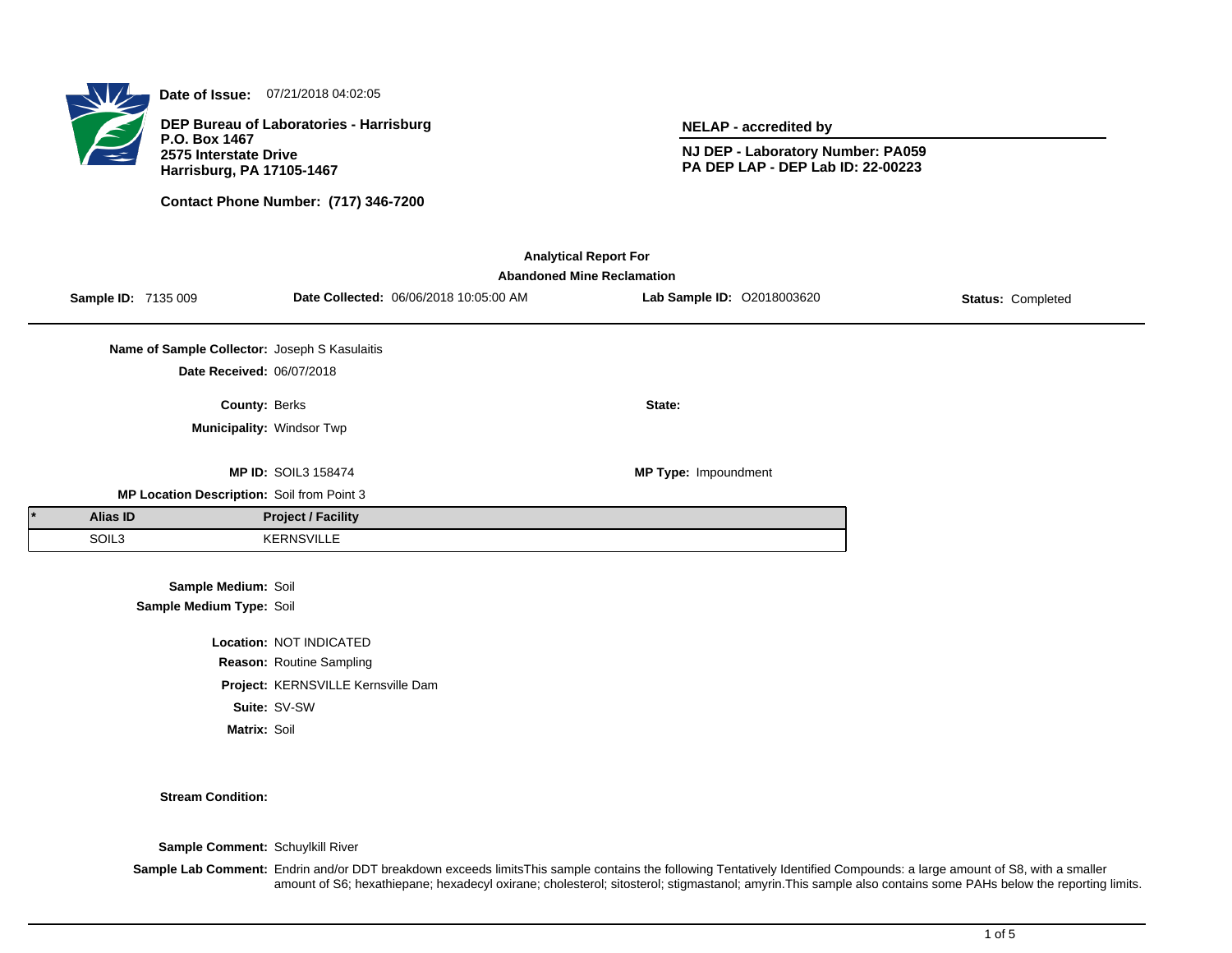| Sample ID: 7135 009 |                                                                               | Date Collected: 06/06/2018 10:05:00 AM | <b>Lab Sample ID: 02018003620</b> | <b>Status: Completed</b> |                    |
|---------------------|-------------------------------------------------------------------------------|----------------------------------------|-----------------------------------|--------------------------|--------------------|
|                     | <b>Test Codes / CAS # - Description</b>                                       | <b>Reported Results</b>                | <b>Date And Time Analyzed</b>     | Approved by              | <b>Test Method</b> |
| 95943               | 1,2,4,5-Tetrachlorobenzene                                                    | 2.3 mg/kg (U)                          | 06/28/2018 02:00 AM               | <b>CARWALTER</b>         | EPA 8270D          |
| 120821              | 1,2,4-Trichlorobenzene                                                        | 2.3 mg/kg $(U)$                        | 06/28/2018 02:00 AM               | <b>CARWALTER</b>         | <b>EPA 8270D</b>   |
| 95501               | 1,2-Dichlorobenzene                                                           | 2.3 mg/kg $(U)$                        | 06/28/2018 02:00 AM               | <b>CARWALTER</b>         | EPA 8270D          |
| 541731              | 1,3-Dichlorobenzene                                                           | 2.3 mg/kg (U)                          | 06/28/2018 02:00 AM               | <b>CARWALTER</b>         | <b>EPA 8270D</b>   |
| 99650               | 1,3-Dinitrobenzene                                                            | 2.3 mg/kg (U)                          | 06/28/2018 02:00 AM               | <b>CARWALTER</b>         | EPA 8270D          |
| 106467              | 1,4-Dichlorobenzene                                                           | 2.3 mg/kg (U)                          | 06/28/2018 02:00 AM               | <b>CARWALTER</b>         | <b>EPA 8270D</b>   |
| 130154              | 1,4-Naphthoquinone                                                            | 2.3 mg/kg (U)                          | 06/28/2018 02:00 AM               | CARWALTER                | EPA 8270D          |
| 90131               | 1-Chloronaphthalene                                                           | 2.3 mg/kg (U)                          | 06/28/2018 02:00 AM               | <b>CARWALTER</b>         | <b>EPA 8270D</b>   |
| 90120               | 1-Methylnaphthalene                                                           | 2.3 mg/kg (U)                          | 06/28/2018 02:00 AM               | <b>CARWALTER</b>         | EPA 8270D          |
| 108-60-1            | 2,2'-oxybis(1-Chloropropane)                                                  | 2.3 mg/kg (U)                          | 06/28/2018 02:00 AM               | <b>CARWALTER</b>         | <b>EPA 8270D</b>   |
| 58902               | 2,3,4,6-Tetrachlorophenol                                                     | 2.3 mg/kg (U)                          | 06/28/2018 02:00 AM               | <b>CARWALTER</b>         | EPA 8270D          |
| 95954               | 2,4,5-Trichlorophenol                                                         | 2.3 mg/kg (U)                          | 06/28/2018 02:00 AM               | <b>CARWALTER</b>         | <b>EPA 8270D</b>   |
| 88062               | 2,4,6-Trichlorophenol                                                         | 2.3 mg/kg $(U)$                        | 06/28/2018 02:00 AM               | CARWALTER                | EPA 8270D          |
| 120832              | 2,4-Dichlorophenol                                                            | 2.3 mg/kg (U)                          | 06/28/2018 02:00 AM               | <b>CARWALTER</b>         | <b>EPA 8270D</b>   |
| 105679              | 2,4-Dimethylphenol                                                            | 2.3 mg/kg (U)                          | 06/28/2018 02:00 AM               | CARWALTER                | EPA 8270D          |
|                     | Low-level LFB recovery low. Results and/or reporting limit may be biased low. |                                        |                                   |                          |                    |
| 51285               | 2,4-Dinitrophenol                                                             | 11.7 mg/kg (U)                         | 06/28/2018 02:00 AM               | <b>CARWALTER</b>         | <b>EPA 8270D</b>   |
| 121142              | 2,4-Dinitrotoluene                                                            | 2.3 mg/kg $(U)$                        | 06/28/2018 02:00 AM               | CARWALTER                | EPA 8270D          |
| 87650               | 2,6-Dichlorophenol                                                            | 2.3 mg/kg (U)                          | 06/28/2018 02:00 AM               | <b>CARWALTER</b>         | <b>EPA 8270D</b>   |
| 606202              | 2,6-Dinitrotoluene                                                            | 2.3 mg/kg (U)                          | 06/28/2018 02:00 AM               | <b>CARWALTER</b>         | EPA 8270D          |
| 53963               | 2-Acetylaminofluorene                                                         | 2.3 mg/kg (U)                          | 06/28/2018 02:00 AM               | <b>CARWALTER</b>         | <b>EPA 8270D</b>   |
| 91587               | 2-Chloronaphthalene                                                           | 2.3 mg/kg $(U)$                        | 06/28/2018 02:00 AM               | CARWALTER                | EPA 8270D          |
| 95578               | 2-Chlorophenol                                                                | 2.3 mg/kg (U)                          | 06/28/2018 02:00 AM               | <b>CARWALTER</b>         | <b>EPA 8270D</b>   |
| 91576               | 2-Methylnaphthalene                                                           | 2.3 mg/kg (U)                          | 06/28/2018 02:00 AM               | <b>CARWALTER</b>         | EPA 8270D          |
| 95487               | 2-Methylphenol                                                                | 2.3 mg/kg (U)                          | 06/28/2018 02:00 AM               | <b>CARWALTER</b>         | EPA 8270D          |
| 88744               | 2-Nitroaniline                                                                | 2.3 mg/kg (U)                          | 06/28/2018 02:00 AM               | <b>CARWALTER</b>         | EPA 8270D          |
| 88755               | 2-Nitrophenol                                                                 | 2.3 mg/kg (U)                          | 06/28/2018 02:00 AM               | <b>CARWALTER</b>         | EPA 8270D          |
| 109068              | 2-Picoline (2-Methylpyridine)                                                 | 2.3 mg/kg (U)                          | 06/28/2018 02:00 AM               | <b>CARWALTER</b>         | EPA 8270D          |
| 1319773             | 3&4-Methylphenol                                                              | 4.7 mg/kg (U)                          | 06/28/2018 02:00 AM               | CARWALTER                | <b>EPA 8270D</b>   |
| 91941               | 3,3'-Dichlorobenzidine                                                        | 1.2 mg/kg (U)                          | 06/28/2018 02:00 AM               | CARWALTER                | EPA 8270D          |
| 99092               | 3-Nitroaniline                                                                | 2.3 mg/kg (U)                          | 06/28/2018 02:00 AM               | CARWALTER                | <b>EPA 8270D</b>   |
| 534521              | 4,6-Dinitro-2-methylphenol                                                    | 2.3 mg/kg (U)                          | 06/28/2018 02:00 AM               | <b>CARWALTER</b>         | EPA 8270D          |
| 92671               | 4-Aminobiphenyl                                                               | 2.3 mg/kg (U)                          | 06/28/2018 02:00 AM               | <b>CARWALTER</b>         | EPA 8270D          |
| 101553              | 4-Bromophenyl-phenyl ether                                                    | 2.3 mg/kg (U)                          | 06/28/2018 02:00 AM               | <b>CARWALTER</b>         | EPA 8270D          |
| 59507               | 4-Chloro-3-methylphenol                                                       | 2.3 mg/kg (U)                          | 06/28/2018 02:00 AM               | <b>CARWALTER</b>         | EPA 8270D          |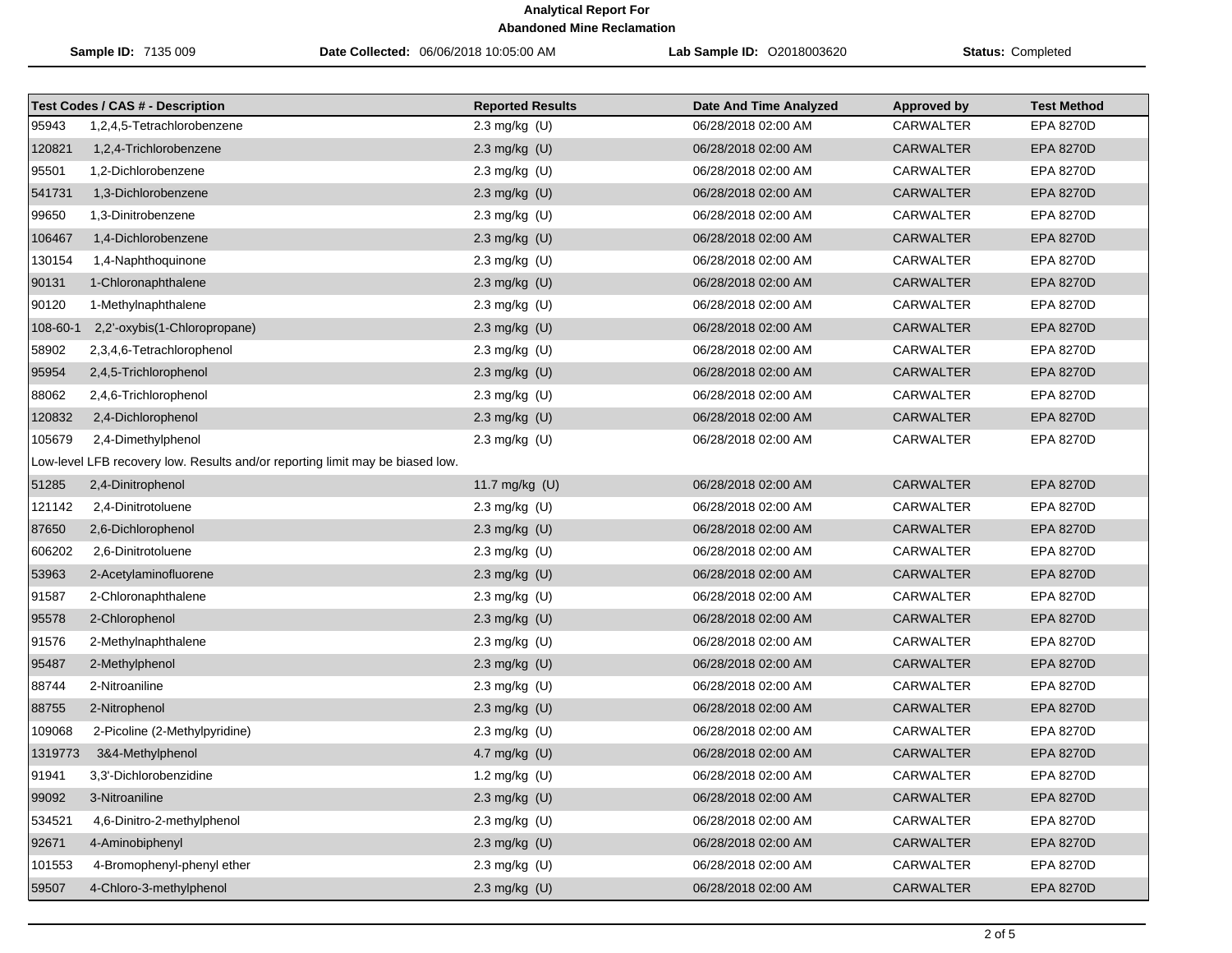| <b>Sample ID: 7135 009</b> |                                             | <b>Date Collected: 06/06/2018 10:05:00 AM</b> | <b>Lab Sample ID: 02018003620</b> | <b>Status: Completed</b> |                    |
|----------------------------|---------------------------------------------|-----------------------------------------------|-----------------------------------|--------------------------|--------------------|
|                            | <b>Test Codes / CAS # - Description</b>     | <b>Reported Results</b>                       | <b>Date And Time Analyzed</b>     | <b>Approved by</b>       | <b>Test Method</b> |
| 106478                     | 4-Chloroaniline                             | 2.3 mg/kg $(U)$                               | 06/28/2018 02:00 AM               | <b>CARWALTER</b>         | EPA 8270D          |
| 7005723                    | 4-Chlorophenyl-phenyl ether                 | 2.3 mg/kg $(U)$                               | 06/28/2018 02:00 AM               | <b>CARWALTER</b>         | <b>EPA 8270D</b>   |
| 100016                     | 4-Nitroaniline                              | 2.3 mg/kg $(U)$                               | 06/28/2018 02:00 AM               | CARWALTER                | EPA 8270D          |
| 100027                     | 4-Nitrophenol                               | 11.7 mg/kg (U)                                | 06/28/2018 02:00 AM               | <b>CARWALTER</b>         | <b>EPA 8270D</b>   |
| 99558                      | 5-Nitro-o-toluidine                         | 2.3 mg/kg (U)                                 | 06/28/2018 02:00 AM               | CARWALTER                | EPA 8270D          |
| 83329                      | Acenaphthene                                | 2.3 mg/kg (U)                                 | 06/28/2018 02:00 AM               | <b>CARWALTER</b>         | <b>EPA 8270D</b>   |
| 208968                     | Acenaphthylene                              | 2.3 mg/kg (U)                                 | 06/28/2018 02:00 AM               | CARWALTER                | EPA 8270D          |
| 98862                      | Acetophenone                                | 4.7 mg/kg (U)                                 | 06/28/2018 02:00 AM               | <b>CARWALTER</b>         | EPA 8270D          |
| 62533                      | Aniline                                     | 2.3 mg/kg (U)                                 | 06/28/2018 02:00 AM               | CARWALTER                | EPA 8270D          |
| 120127                     | Anthracene                                  | 2.3 mg/kg (U)                                 | 06/28/2018 02:00 AM               | <b>CARWALTER</b>         | <b>EPA 8270D</b>   |
| 140578                     | Aramite                                     | 2.3 mg/kg (U)                                 | 06/28/2018 02:00 AM               | CARWALTER                | EPA 8270D          |
| 98555                      | a-Terpineol                                 | 2.3 mg/kg (U)                                 | 06/28/2018 02:00 AM               | <b>CARWALTER</b>         | <b>EPA 8270D</b>   |
| 56553                      | Benz(a)anthracene                           | 1.2 mg/kg (U)                                 | 06/28/2018 02:00 AM               | CARWALTER                | EPA 8270D          |
| 50328                      | Benzo(a)pyrene                              | 1.2 mg/kg (U)                                 | 06/28/2018 02:00 AM               | <b>CARWALTER</b>         | <b>EPA 8270D</b>   |
| 205992                     | Benzo(b)fluoranthene                        | 1.2 mg/kg (U)                                 | 06/28/2018 02:00 AM               | <b>CARWALTER</b>         | EPA 8270D          |
|                            | ** Comment ** Includes benzo(j)fluoranthene |                                               |                                   |                          |                    |
| 191242                     | Benzo(g,h,i)perylene                        | 1.2 mg/kg (U)                                 | 06/28/2018 02:00 AM               | <b>CARWALTER</b>         | <b>EPA 8270D</b>   |
| 207089                     | Benzo(k)fluoranthene                        | 1.2 mg/kg (U)                                 | 06/28/2018 02:00 AM               | CARWALTER                | <b>EPA 8270D</b>   |
| 100516                     | Benzyl alcohol                              | 2.3 mg/kg $(U)$                               | 06/28/2018 02:00 AM               | <b>CARWALTER</b>         | <b>EPA 8270D</b>   |
| 111911                     | bis(2-Chloroethoxy)methane                  | 2.3 mg/kg (U)                                 | 06/28/2018 02:00 AM               | CARWALTER                | EPA 8270D          |
| 111444                     | bis(2-Chloroethyl)ether                     | 2.3 mg/kg (U)                                 | 06/28/2018 02:00 AM               | <b>CARWALTER</b>         | EPA 8270D          |
| 117817                     | bis(2-Ethylhexyl)phthalate                  | 1.2 mg/kg (U)                                 | 06/28/2018 02:00 AM               | CARWALTER                | EPA 8270D          |
| 85687                      | Butylbenzylphthalate                        | 1.2 mg/kg (U)                                 | 06/28/2018 02:00 AM               | <b>CARWALTER</b>         | <b>EPA 8270D</b>   |
| 510156                     | Chlorobenzilate                             | 2.3 mg/kg (U)                                 | 06/28/2018 02:00 AM               | CARWALTER                | <b>EPA 8270D</b>   |
| 218019                     | Chrysene                                    | 1.2 mg/kg (U)                                 | 06/28/2018 02:00 AM               | <b>CARWALTER</b>         | EPA 8270D          |
| 2303164                    | Diallate (Cis & Trans)                      | 2.3 mg/kg (U)                                 | 06/28/2018 02:00 AM               | CARWALTER                | EPA 8270D          |
| 53703                      | Dibenzo(a,h)anthracene                      | 1.2 mg/kg (U)                                 | 06/28/2018 02:00 AM               | <b>CARWALTER</b>         | <b>EPA 8270D</b>   |
| 132649                     | Dibenzofuran                                | 2.3 mg/kg $(U)$                               | 06/28/2018 02:00 AM               | <b>CARWALTER</b>         | <b>EPA 8270D</b>   |
|                            | 84662 Diethylphthalate                      | $2.3$ mg/kg (U)                               | 06/28/2018 02:00 AM               | CARWALTER                | EPA 8270D          |
| 60515                      | Dimethoate                                  | 2.3 mg/kg $(U)$                               | 06/28/2018 02:00 AM               | CARWALTER                | EPA 8270D          |
| 60117                      | Dimethylaminoazobenzene                     | 1.2 mg/kg (U)                                 | 06/28/2018 02:00 AM               | <b>CARWALTER</b>         | EPA 8270D          |
| 131113                     | Dimethylphthalate                           | 2.3 mg/kg (U)                                 | 06/28/2018 02:00 AM               | CARWALTER                | EPA 8270D          |
| 84742                      | Di-n-butylphthalate                         | 2.3 mg/kg (U)                                 | 06/28/2018 02:00 AM               | <b>CARWALTER</b>         | EPA 8270D          |
| 117840                     | Di-n-octylphthalate                         | 1.2 mg/kg (U)                                 | 06/28/2018 02:00 AM               | CARWALTER                | EPA 8270D          |
| 88857                      | Dinoseb                                     | 2.3 mg/kg (U)                                 | 06/28/2018 02:00 AM               | <b>CARWALTER</b>         | EPA 8270D          |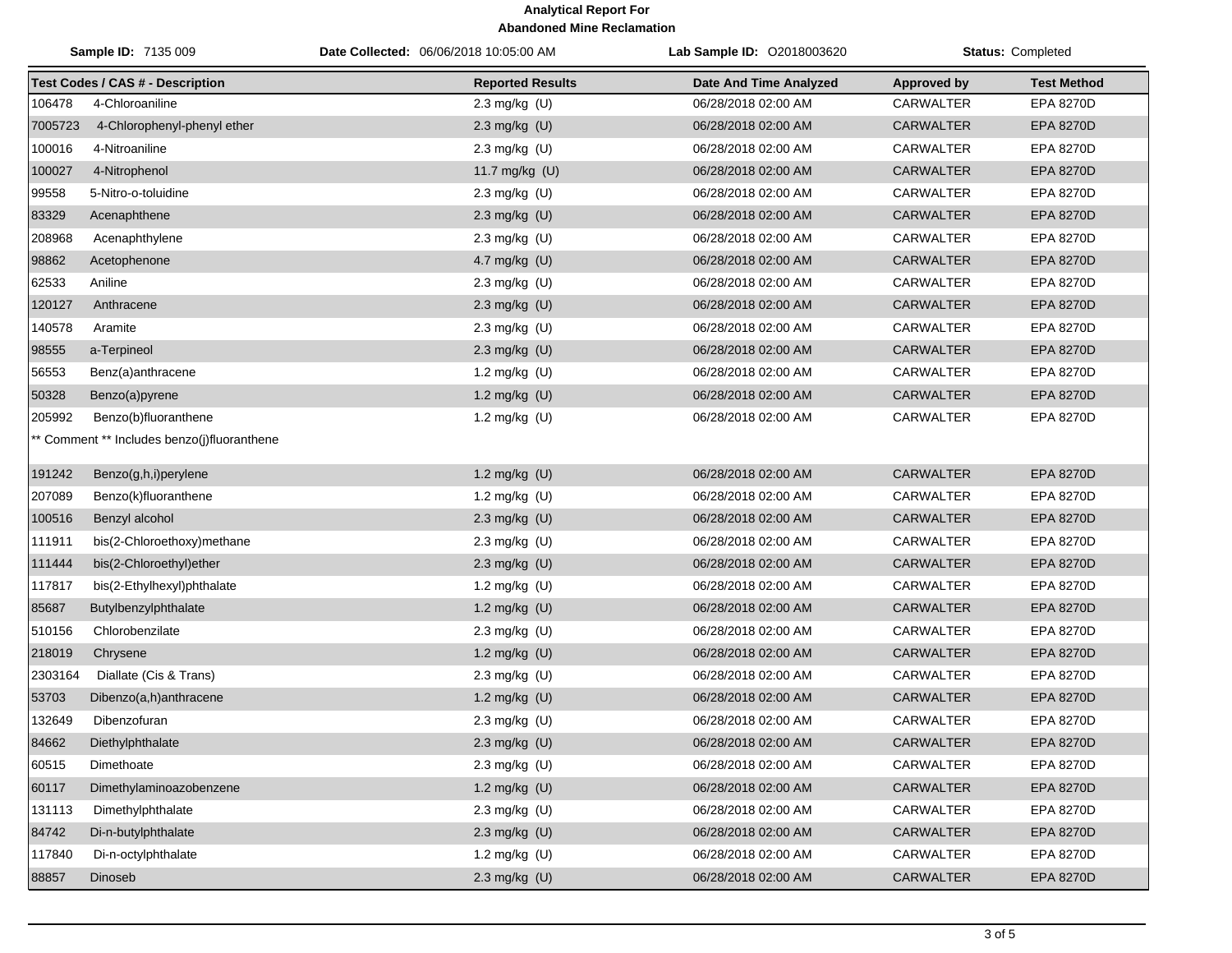|          | <b>Sample ID: 7135 009</b>                                                                | Date Collected: 06/06/2018 10:05:00 AM | Lab Sample ID: 02018003620    |                    | Status: Completed  |
|----------|-------------------------------------------------------------------------------------------|----------------------------------------|-------------------------------|--------------------|--------------------|
|          | <b>Test Codes / CAS # - Description</b>                                                   | <b>Reported Results</b>                | <b>Date And Time Analyzed</b> | <b>Approved by</b> | <b>Test Method</b> |
| 122394   | Diphenylamine&n-Nitrosodipheny                                                            | 4.7 mg/kg (U)                          | 06/28/2018 02:00 AM           | <b>CARWALTER</b>   | EPA 8270D          |
| 298044   | <b>Disulfoton</b>                                                                         | 2.3 mg/kg (U)                          | 06/28/2018 02:00 AM           | <b>CARWALTER</b>   | EPA 8270D          |
| 62500    | Ethyl methanesulfonate                                                                    | 2.3 mg/kg $(U)$                        | 06/28/2018 02:00 AM           | <b>CARWALTER</b>   | <b>EPA 8270D</b>   |
| 56382    | <b>Ethyl Parathion</b>                                                                    | 2.3 mg/kg (U)                          | 06/28/2018 02:00 AM           | <b>CARWALTER</b>   | <b>EPA 8270D</b>   |
|          | <b>EXTRACTED DATE</b>                                                                     | 06192018 Day                           | 06/28/2018 02:00 AM           | <b>CARWALTER</b>   | <b>EPA 8270D</b>   |
| 206440   | Fluoranthene                                                                              | 2.3 mg/kg (U)                          | 06/28/2018 02:00 AM           | <b>CARWALTER</b>   | EPA 8270D          |
| 86737    | Fluorene                                                                                  | 2.3 mg/kg (U)                          | 06/28/2018 02:00 AM           | CARWALTER          | <b>EPA 8270D</b>   |
| 118741   | Hexachlorobenzene                                                                         | 2.3 mg/kg (U)                          | 06/28/2018 02:00 AM           | <b>CARWALTER</b>   | <b>EPA 8270D</b>   |
| 87683    | Hexachlorobutadiene                                                                       | 2.3 mg/kg (U)                          | 06/28/2018 02:00 AM           | <b>CARWALTER</b>   | EPA 8270D          |
| 77474    | Hexachlorocyclopentadiene                                                                 | 2.3 mg/kg (U)                          | 06/28/2018 02:00 AM           | <b>CARWALTER</b>   | <b>EPA 8270D</b>   |
|          | Continuing calibration recoveries low. Results and/or reporting limits may be biased low. |                                        |                               |                    |                    |
| 67721    | Hexachloroethane                                                                          | 2.3 mg/kg $(U)$                        | 06/28/2018 02:00 AM           | <b>CARWALTER</b>   | <b>EPA 8270D</b>   |
|          | Continuing calibration recoveries low. Results and/or reporting limits may be biased low. |                                        |                               |                    |                    |
| 1888717  | Hexachloropropene                                                                         | 2.3 mg/kg $(U)$                        | 06/28/2018 02:00 AM           | <b>CARWALTER</b>   | <b>EPA 8270D</b>   |
|          | Continuing calibration recoveries low. Results and/or reporting limits may be biased low. |                                        |                               |                    |                    |
| 193395   | Indeno-1,2,3-cd-pyrene                                                                    | 1.2 mg/kg $(U)$                        | 06/28/2018 02:00 AM           | <b>CARWALTER</b>   | <b>EPA 8270D</b>   |
| 465736   | Isodrin                                                                                   | 2.3 mg/kg (U)                          | 06/28/2018 02:00 AM           | <b>CARWALTER</b>   | <b>EPA 8270D</b>   |
| 78591    | Isophorone                                                                                | 2.3 mg/kg (U)                          | 06/28/2018 02:00 AM           | <b>CARWALTER</b>   | <b>EPA 8270D</b>   |
| 120581   | Isosafrole                                                                                | 2.3 mg/kg (U)                          | 06/28/2018 02:00 AM           | <b>CARWALTER</b>   | <b>EPA 8270D</b>   |
| 66273    | Methyl Methanesulfonate                                                                   | 2.3 mg/kg (U)                          | 06/28/2018 02:00 AM           | <b>CARWALTER</b>   | <b>EPA 8270D</b>   |
| 298000   | Methyl Parathion                                                                          | 2.3 mg/kg (U)                          | 06/28/2018 02:00 AM           | <b>CARWALTER</b>   | EPA 8270D          |
| 91203    | Naphthalene                                                                               | 2.3 mg/kg (U)                          | 06/28/2018 02:00 AM           | CARWALTER          | EPA 8270D          |
| 98953    | Nitrobenzene                                                                              | 2.3 mg/kg (U)                          | 06/28/2018 02:00 AM           | <b>CARWALTER</b>   | <b>EPA 8270D</b>   |
| 924163   | N-Nitrosodibutylamine                                                                     | 2.3 mg/kg (U)                          | 06/28/2018 02:00 AM           | CARWALTER          | EPA 8270D          |
| 55185    | N-Nitrosodiethylamine                                                                     | 2.3 mg/kg (U)                          | 06/28/2018 02:00 AM           | <b>CARWALTER</b>   | EPA 8270D          |
| 62759    | N-Nitrosodimethylamine                                                                    | 2.3 mg/kg (U)                          | 06/28/2018 02:00 AM           | <b>CARWALTER</b>   | <b>EPA 8270D</b>   |
| 621647   | N-Nitrosodipropylamine                                                                    | 2.3 mg/kg (U)                          | 06/28/2018 02:00 AM           | <b>CARWALTER</b>   | <b>EPA 8270D</b>   |
| 10595956 | N-Nitrosomethylethylamine                                                                 | 2.3 mg/kg (U)                          | 06/28/2018 02:00 AM           | CARWALTER          | EPA 8270D          |
| 59892    | N-Nitrosomorpholine                                                                       | 2.3 mg/kg (U)                          | 06/28/2018 02:00 AM           | <b>CARWALTER</b>   | <b>EPA 8270D</b>   |
| 100754   | N-nitrosopiperidine                                                                       | 2.3 mg/kg (U)                          | 06/28/2018 02:00 AM           | <b>CARWALTER</b>   | EPA 8270D          |
| 930552   | N-Nitrosopyrrolidine                                                                      | 2.3 mg/kg (U)                          | 06/28/2018 02:00 AM           | CARWALTER          | EPA 8270D          |
| 126681   | O.O.O-Triethylphosphorothioate                                                            | 2.3 mg/kg (U)                          | 06/28/2018 02:00 AM           | CARWALTER          | EPA 8270D          |
| 95534    | o-Toluidine                                                                               | 2.3 mg/kg (U)                          | 06/28/2018 02:00 AM           | CARWALTER          | EPA 8270D          |
| 76017    | Pentachlorethane                                                                          | 2.3 mg/kg (U)                          | 06/28/2018 02:00 AM           | CARWALTER          | EPA 8270D          |
| 608935   | Pentachlorobenzene                                                                        | 2.3 mg/kg (U)                          | 06/28/2018 02:00 AM           | CARWALTER          | EPA 8270D          |
| 82688    | Pentachloronitrobenzene                                                                   | 2.3 mg/kg (U)                          | 06/28/2018 02:00 AM           | <b>CARWALTER</b>   | EPA 8270D          |